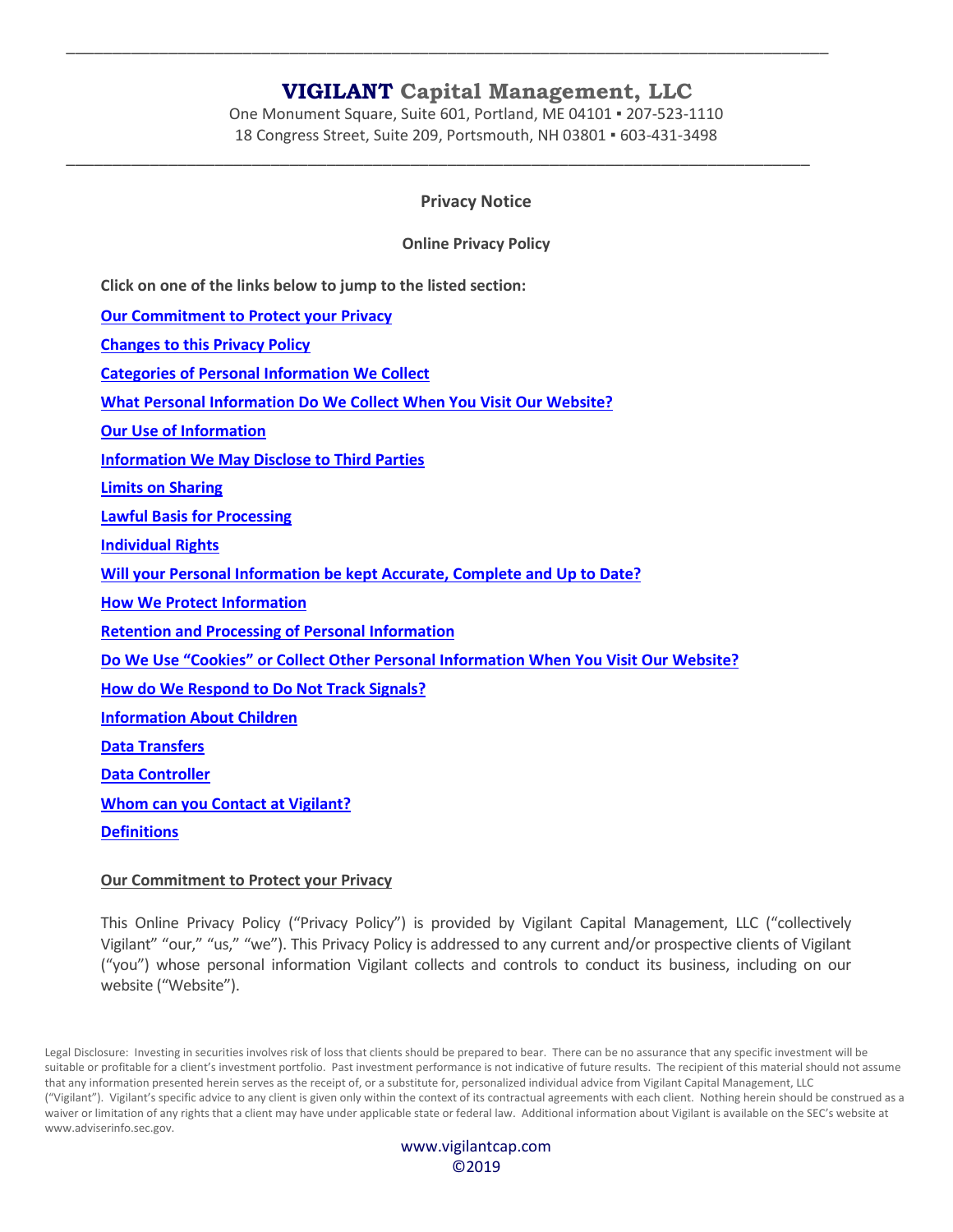This Privacy Policy describes how we collect, share, and protect your Personal Information and for what purpose. To the extent applicable, Personal Information in this Policy includes nonpublic information as well as the European Union's definition of "personal data" as defined under the General Data Protection Regulation (the "GDPR").

\_\_\_\_\_\_\_\_\_\_\_\_\_\_\_\_\_\_\_\_\_\_\_\_\_\_\_\_\_\_\_\_\_\_\_\_\_\_\_\_\_\_\_\_\_\_\_\_\_\_\_\_\_\_\_\_\_\_\_\_\_\_\_\_\_\_\_\_\_\_\_\_\_\_\_\_\_\_\_\_\_\_

\_\_\_\_\_\_\_\_\_\_\_\_\_\_\_\_\_\_\_\_\_\_\_\_\_\_\_\_\_\_\_\_\_\_\_\_\_\_\_\_\_\_\_\_\_\_\_\_\_\_\_\_\_\_\_\_\_\_\_\_\_\_\_\_\_\_\_\_\_\_\_\_\_\_\_\_\_\_\_\_\_\_

*By visiting this Website, you are accepting the practices described in this Privacy Policy. If you do not agree to this policy, please do not use this Website.*

## <span id="page-1-0"></span>**Changes to this Privacy Policy**

This Privacy Policy may change from time to time and should be reviewed periodically. Such changes shall be effective immediately upon posting. The current version of this Privacy Policy can be accessed from the link on the bottom of our homepage, or at the bottom of our other Website pages. By accessing our Website after we have posted changes to this Privacy Policy, you are agreeing to the terms of the Privacy Policy as modified.

## <span id="page-1-1"></span>**Categories of Personal Information We Collect**

When you establish a relationship with us, you are requested to furnish personal and financial information to assist in assessing your financial objectives and goals. The information you share with us is private and confidential, and we are committed to protecting your privacy. In addition to the information we collect directly from you (whether personally, in writing, by telephone, or otherwise), during the course of our relationship we may also collect a variety of nonpublic personal information from other sources. For example, we may collect transactional information or other types of personal information about you from third parties such as accountants, legal counsel, financial advisors, insurance agents, banking institutions, brokerage firms and others in connection to providing you with our services.

We collect and share (as necessary) specific types of personal information in order to provide you with comprehensive financial planning and investment advisory services. This information can include:

- personal information such as name, telephone, address, date of birth, social security number, government identification, and marital status;
- digital footprint data such as e-mail;
- biographical data such as age and gender;
- employment data such as salary information, job position, and tax information;
- financial information such as bank information, credit card numbers, transaction information, and pension.

### <span id="page-1-2"></span>**What Personal Information Do We Collect When You Visit Our Website?**

When you visit our Website, we collect information from you when you register or fill out a form, if applicable. We are the sole owners of the information collected on this Website. We will not sell or share this information with anyone unless otherwise specified. As of the date of this policy, our Website does not collect any cookies or respond to Do Not Track Signals.

For more information please see, "Do We Use "Cookies" or Collect Other Personal Information When You Visit Our Website?"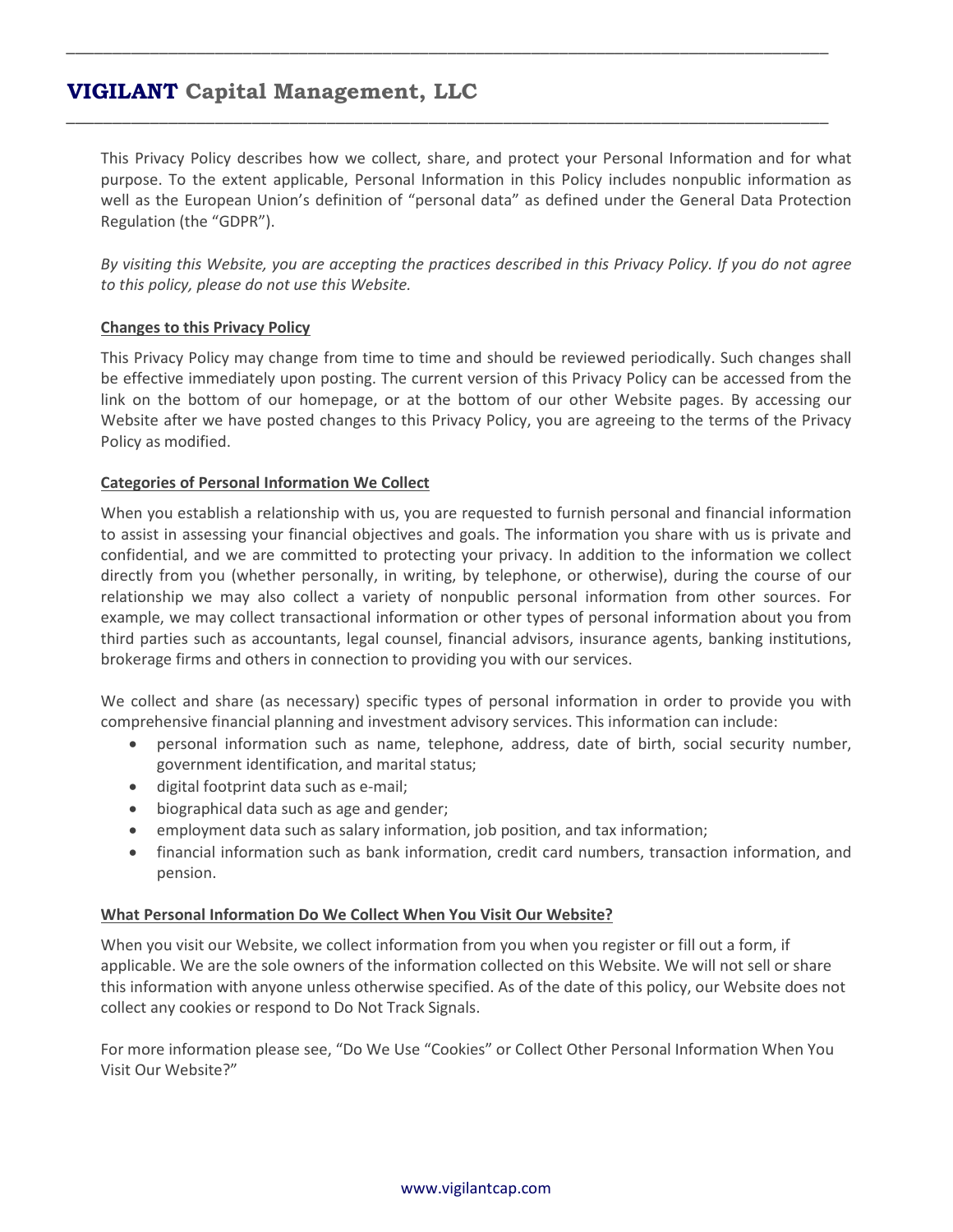### <span id="page-2-0"></span>**Our Use of Information**

We collect and use nonpublic personal information about you for the purpose of providing our financial planning and investment advisory services requested by you or persons authorized by you. In managing your investment for you, we will use your personal information to:

\_\_\_\_\_\_\_\_\_\_\_\_\_\_\_\_\_\_\_\_\_\_\_\_\_\_\_\_\_\_\_\_\_\_\_\_\_\_\_\_\_\_\_\_\_\_\_\_\_\_\_\_\_\_\_\_\_\_\_\_\_\_\_\_\_\_\_\_\_\_\_\_\_\_\_\_\_\_\_\_\_\_

\_\_\_\_\_\_\_\_\_\_\_\_\_\_\_\_\_\_\_\_\_\_\_\_\_\_\_\_\_\_\_\_\_\_\_\_\_\_\_\_\_\_\_\_\_\_\_\_\_\_\_\_\_\_\_\_\_\_\_\_\_\_\_\_\_\_\_\_\_\_\_\_\_\_\_\_\_\_\_\_\_\_

- monitor, audit, evaluate and otherwise administer our services;
- provide continuous service to you and to conduct business processing functions including by providing personal information to our contractors, service providers, or other third parties;
- communicate with you and respond to your inquiries;
- in an effort to prevent and protect against fraud and identify theft;
- in an effort to prevent copyright infringement, unauthorized use and distribution of protected content and other unlawful activity, claims and liabilities;
- pursue our legitimate interests;
- conduct investigations and comply with and enforce applicable legal requirements, relevant industry standards, contractual obligations and our policies and terms; and/or
- for other purposes required or authorized by law, including other purposes for which you have provided your consent.

In the event that we use personal information we collect for other purposes not identified above where direct client consent is required under applicable rules, laws and/or regulations we will provide specific notice at the time we collect such personal information.

### <span id="page-2-1"></span>**Information We May Disclose to Third Parties**

All financial companies need to share clients' personal information to run their everyday business. We do not disclose any nonpublic personal information about you to third parties, except under the following circumstances: as authorized by you, as required or permitted by law, and for our everyday business purposes. For example, we may disclose nonpublic personal information necessary to effectuate a transaction on your behalf, to service your investment account, to conduct wealth planning services, or to comply with legal requirements.

We outsource certain functions, technology and otherwise, to various nonaffiliated third-party vendors. In order for these vendors to perform the services for which they have been contracted, nonpublic, personal client information may be disclosed to or hosted on the third-party vendor's technology.

While our contractual arrangements with third-party vendors generally require that the third party execute a signed non-disclosure agreement and/or otherwise ensure that they will keep such information confidential, consistent with the conduct of our business relationship, third-party vendors could experience information-security breaches or other incidents that could expose nonpublic personal information of our clients. The occurrence of such an incident experienced by a third-party vendor is outside of our control.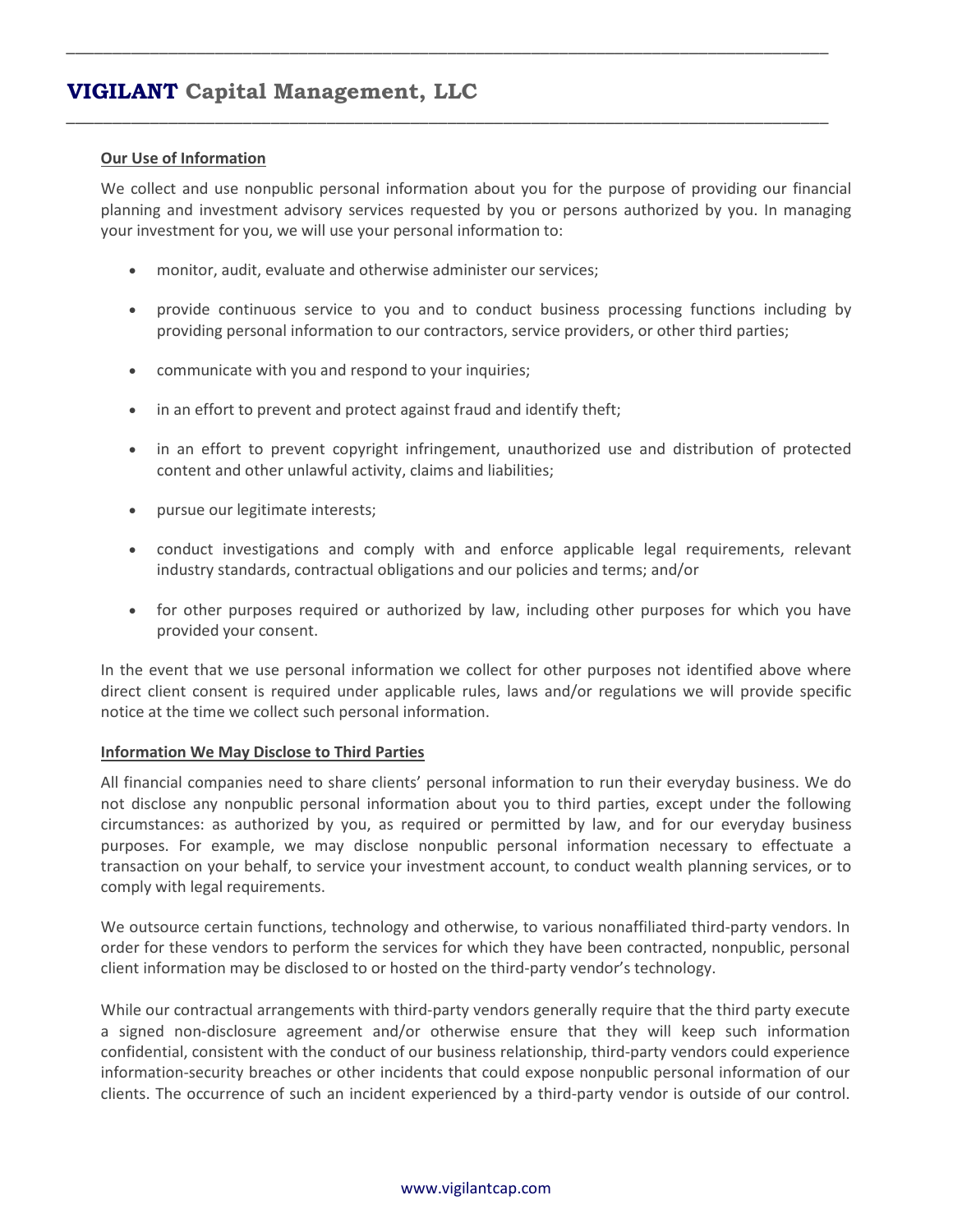Vigilant does not share personal information with third parties so they can market to you.

\_\_\_\_\_\_\_\_\_\_\_\_\_\_\_\_\_\_\_\_\_\_\_\_\_\_\_\_\_\_\_\_\_\_\_\_\_\_\_\_\_\_\_\_\_\_\_\_\_\_\_\_\_\_\_\_\_\_\_\_\_\_\_\_\_\_\_\_\_\_\_\_\_\_\_\_\_\_\_\_\_\_

\_\_\_\_\_\_\_\_\_\_\_\_\_\_\_\_\_\_\_\_\_\_\_\_\_\_\_\_\_\_\_\_\_\_\_\_\_\_\_\_\_\_\_\_\_\_\_\_\_\_\_\_\_\_\_\_\_\_\_\_\_\_\_\_\_\_\_\_\_\_\_\_\_\_\_\_\_\_\_\_\_\_

It is our policy to limit employee access to nonpublic personal information only to those employees who have a business or professional reason for knowing it. Vigilant limits access to nonaffiliated third parties as permitted by law.

Disclosure of any personal information about our former clients is handled in the same manner as for our current clients.

In the section below pursuant to U.S. Federal Laws, we list the reasons financial companies can share their clients' personal information; the reasons Vigilant chooses to share; and whether you can limit this sharing.

| Reasons we can share your<br><b>Personal Information</b>                                                                                                            | <b>Does Vigilant share?</b> | Can you limit sharing? |
|---------------------------------------------------------------------------------------------------------------------------------------------------------------------|-----------------------------|------------------------|
| our everyday business<br>For<br>purposes- such as to process<br>your transactions, maintain your<br>account(s), respond to court<br>orders and legal investigations | Yes                         | <b>No</b>              |
| For our marketing purposes-<br>to offer our services to you                                                                                                         | <b>No</b>                   | N/A                    |
| For joint marketing with other<br>financial companies                                                                                                               | <b>No</b>                   | We don't share         |
| For our affiliates' everyday<br><b>business</b><br>purposes-<br>information<br>about<br>vour<br>transactions and experiences                                        | N/A                         | N/A                    |
| For our affiliates' everyday<br>business purposes                                                                                                                   | N/A                         | N/A                    |
| For our affiliates to market to<br>you                                                                                                                              | N/A                         | N/A                    |
| For nonaffiliates to market to<br>you                                                                                                                               | <b>No</b>                   | We don't share         |

### <span id="page-3-0"></span>**Limits on Sharing**

To the extent U.S. Federal laws apply to your personal information, you have the right to limit only:

- sharing for affiliates' everyday business purposes;
- affiliates from using your information to market to you; and
- sharing for nonaffiliates to market to you.

U.S. state laws and individual companies may give you additional rights to limit sharing.

### www.vigilantcap.com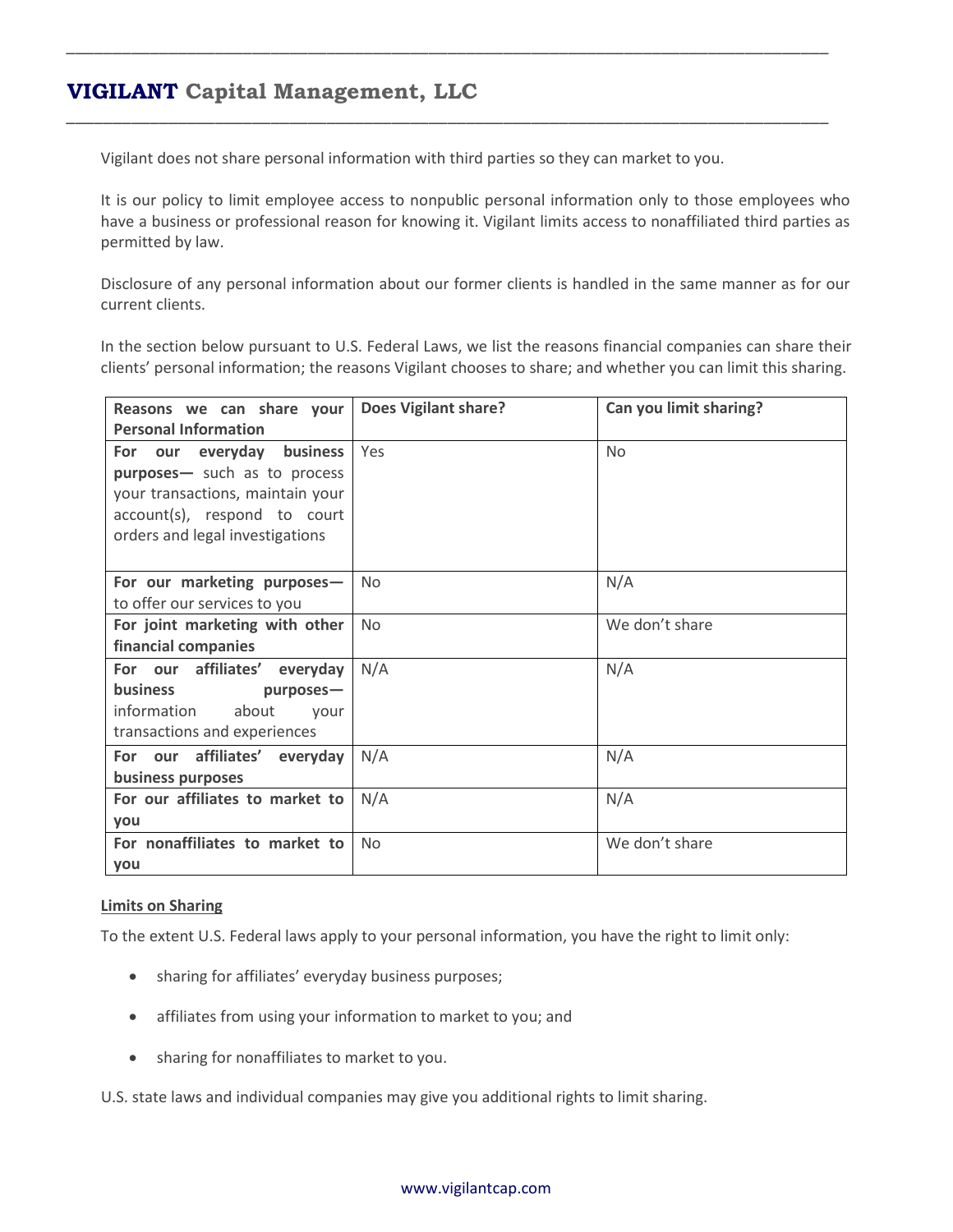### <span id="page-4-0"></span>**Lawful Basis for Processing**

Vigilant may have one or more of the following lawful bases to process your personal information:

\_\_\_\_\_\_\_\_\_\_\_\_\_\_\_\_\_\_\_\_\_\_\_\_\_\_\_\_\_\_\_\_\_\_\_\_\_\_\_\_\_\_\_\_\_\_\_\_\_\_\_\_\_\_\_\_\_\_\_\_\_\_\_\_\_\_\_\_\_\_\_\_\_\_\_\_\_\_\_\_\_\_

\_\_\_\_\_\_\_\_\_\_\_\_\_\_\_\_\_\_\_\_\_\_\_\_\_\_\_\_\_\_\_\_\_\_\_\_\_\_\_\_\_\_\_\_\_\_\_\_\_\_\_\_\_\_\_\_\_\_\_\_\_\_\_\_\_\_\_\_\_\_\_\_\_\_\_\_\_\_\_\_\_\_

- Consent: your freely, informed, and voluntary consent to process your personal information in connection to our investment services.
- Contract: processing your personal information is necessary in order to fulfill a contract.
- Legal Obligation: processing is necessary to comply with applicable rules, laws, and regulations.
- Legitimate Interests: processing is necessary to the legitimate interests of our firm and/or a third party.

### <span id="page-4-1"></span>**Individual Rights**

To the extent permitted by the applicable law of your jurisdiction, in relation to your personal information, you may request:

- to have your personal information corrected, for example, if it is incomplete or incorrect;
- to opt out of receiving marketing communications at any time;
- the right to file a complaint with an applicable government regulator such as a Data Protection Authority.

In addition to the foregoing, if you are located in the European Economic Area ("EEA"), to the extent permitted by applicable law, in relation to your personal information, you may request:

- to access the personal information held by us about you;
- the right to restrict or object to the processing of your personal information, or request that your personal information is erased;
- the right to receive a copy of the personal information which you have provided to our firm, in a structured, commonly used and machine-readable format (known as "data portability");
- have a copy of the personal information we hold about you provided to you or another controller where technically feasible;
- where you have provided personal information voluntarily, or otherwise consented to its use, the right to withdraw your consent.

To help protect your privacy and maintain security, we may take steps to verify your identity before granting you access to your information.

To the extent permitted by applicable law, a charge may apply before we provide you with a copy of any of your personal information that we maintain.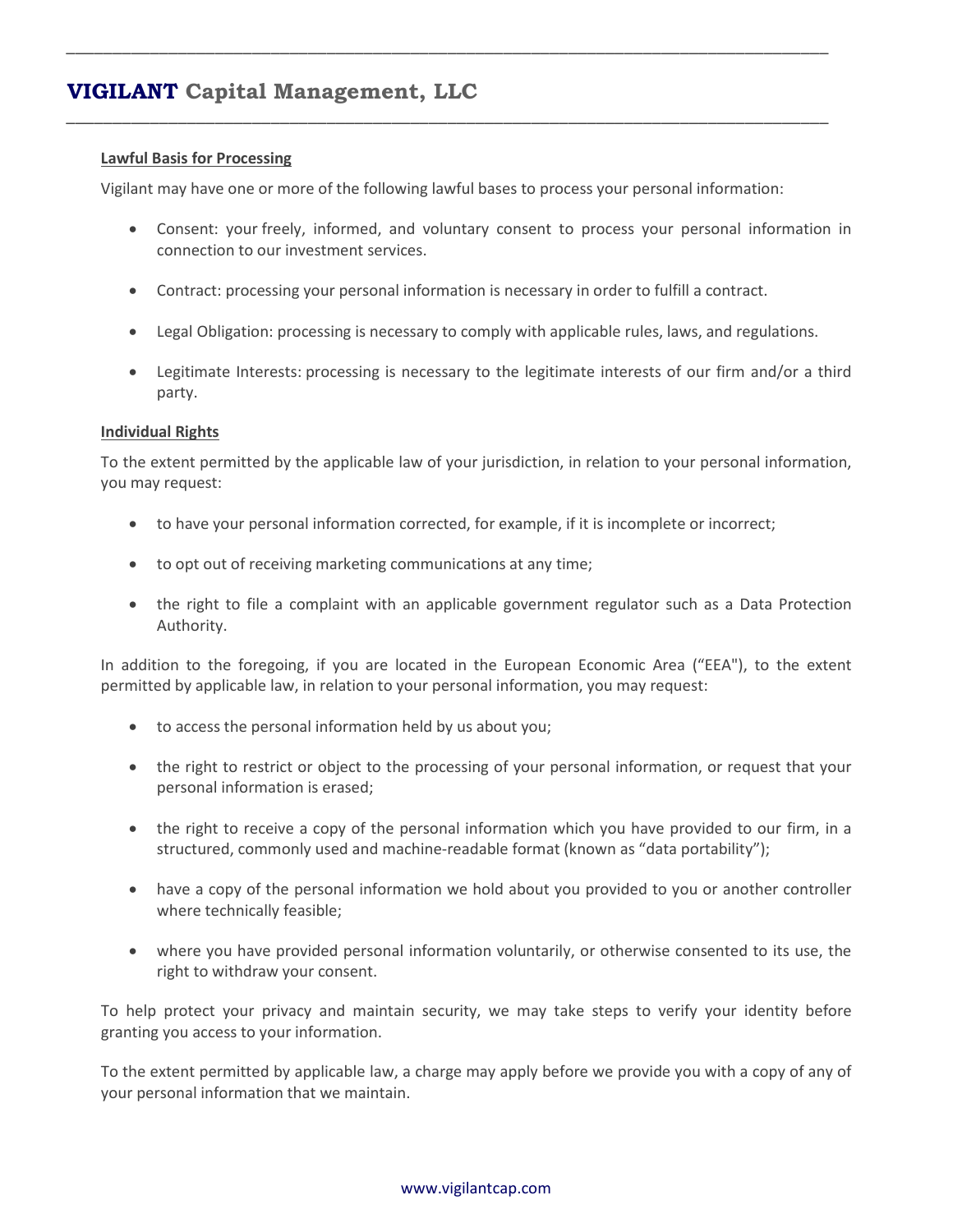### <span id="page-5-0"></span>**Will your Personal Information be kept Accurate, Complete and Up to Date?**

We will endeavor to ensure your personal information is kept accurate, complete, up to date and relevant. Please let us know if any of your details change. If you feel your personal information is not accurate, complete or up to date, please notify us and we will take reasonable steps to ensure it is corrected. You can contact us using the details listed below.

\_\_\_\_\_\_\_\_\_\_\_\_\_\_\_\_\_\_\_\_\_\_\_\_\_\_\_\_\_\_\_\_\_\_\_\_\_\_\_\_\_\_\_\_\_\_\_\_\_\_\_\_\_\_\_\_\_\_\_\_\_\_\_\_\_\_\_\_\_\_\_\_\_\_\_\_\_\_\_\_\_\_

\_\_\_\_\_\_\_\_\_\_\_\_\_\_\_\_\_\_\_\_\_\_\_\_\_\_\_\_\_\_\_\_\_\_\_\_\_\_\_\_\_\_\_\_\_\_\_\_\_\_\_\_\_\_\_\_\_\_\_\_\_\_\_\_\_\_\_\_\_\_\_\_\_\_\_\_\_\_\_\_\_\_

### <span id="page-5-1"></span>**How We Protect Information**

Vigilant maintains physical, electronic, and procedural safeguards that comply with federal standards to protect its clients' nonpublic personal information ("information"). Through this policy and its underlying procedures, Vigilant attempts to secure the confidentiality of customer records and information and protect against anticipated threats or hazards to the security or integrity of customer records and information.

As our Website is linked to the internet, and the internet is inherently insecure, we cannot provide any assurance regarding the security of transmission of information you communicate to us online. We also cannot guarantee that the information you supply will not be intercepted while being transmitted over the internet. Accordingly, any personal information or other information which you transmit to us online is transmitted at your own risk.

*Links to Third-Party Websites.* As a convenience to you, Vigilant may provide hyperlinks to websites operated by third parties. When you select these hyperlinks you will be leaving our Website.

Vigilant has no control over third party websites, their content, or security. Accordingly, when you access these third party websites it is at your own risk. We encourage you to read the associated privacy policies by such third party websites to learn more about their data privacy management practices. Vigilant may, in its sole discretion, block links to our Website and Content without prior notice.

### <span id="page-5-2"></span>**Retention and Processing of Personal Information**

To the extent permitted by applicable law, we retain your personal information for the period necessary to serve the purposes for which we obtained it. We may also retain your personal information beyond such period in accordance with applicable laws, regulations, or another lawful basis, including but not limited to, compliance with our contractual obligations, legal obligations, regulatory obligations, legal claims, or another legitimate interest.

### <span id="page-5-3"></span>**Do We Use "Cookies" or Collect Other Personal Information When You Visit Our Website?**

As of the date of this policy, our Website does not use "cookies."

## <span id="page-5-4"></span>**How do We Respond to Do Not Track Signals?**

We do not track users across time or over multiple Websites, we do not receive, or respond to, browser donot-track signals or other similar mechanisms. However, as noted above, some third party sites do keep track of your browsing activities when they serve you content, which enables them to tailor what they present to you.

*Amending your internet browser's Do Not Track signal:* Do Not Track ("DNT") is a privacy preference that users can set in certain web browsers and is a way for users to inform Websites and services that they do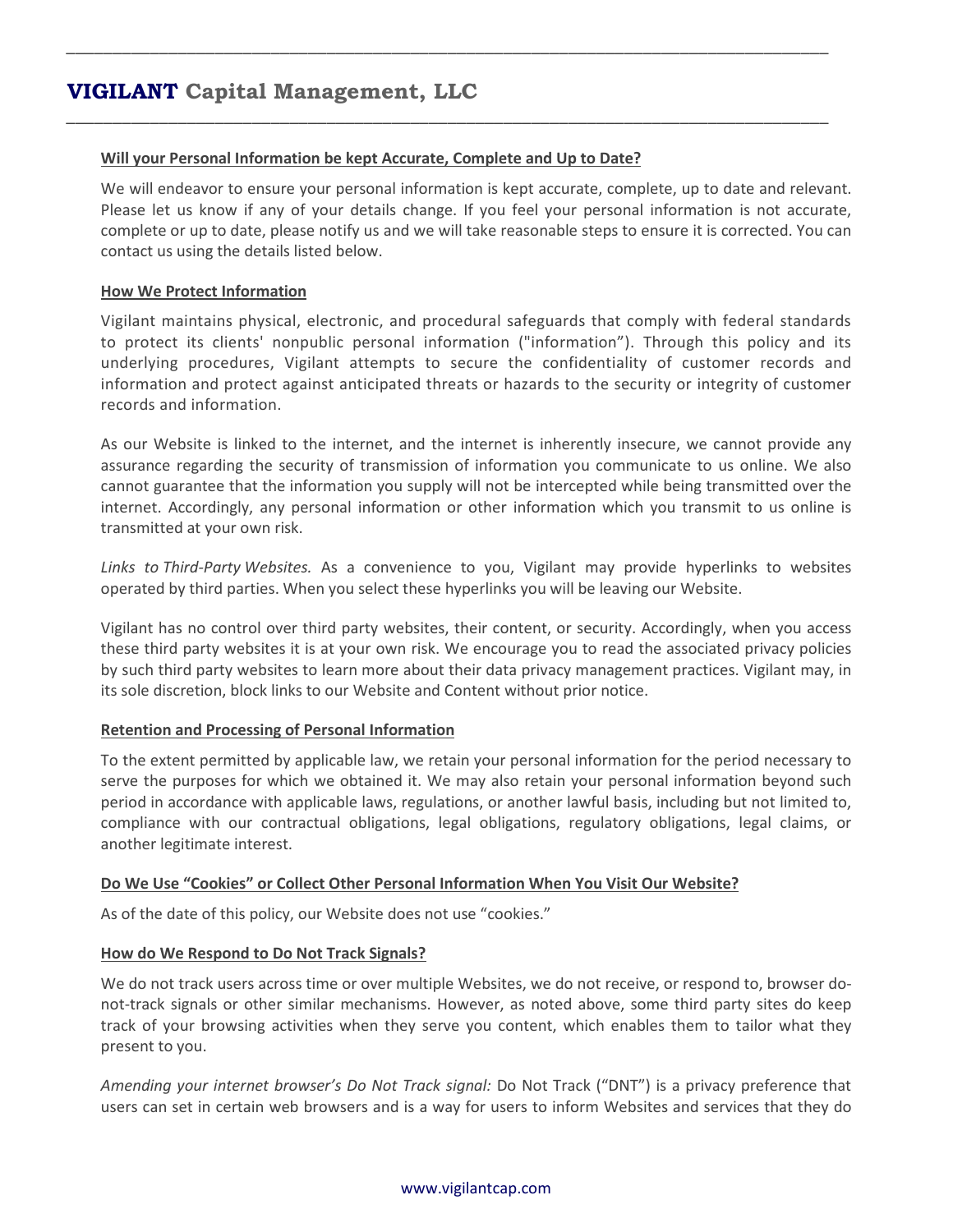not want certain information about their webpage visits collected over time and across Websites or online services.

To learn more about setting up a Do Not Track signal, please visit [https://allaboutdnt.com/.](https://allaboutdnt.com/)

\_\_\_\_\_\_\_\_\_\_\_\_\_\_\_\_\_\_\_\_\_\_\_\_\_\_\_\_\_\_\_\_\_\_\_\_\_\_\_\_\_\_\_\_\_\_\_\_\_\_\_\_\_\_\_\_\_\_\_\_\_\_\_\_\_\_\_\_\_\_\_\_\_\_\_\_\_\_\_\_\_\_

\_\_\_\_\_\_\_\_\_\_\_\_\_\_\_\_\_\_\_\_\_\_\_\_\_\_\_\_\_\_\_\_\_\_\_\_\_\_\_\_\_\_\_\_\_\_\_\_\_\_\_\_\_\_\_\_\_\_\_\_\_\_\_\_\_\_\_\_\_\_\_\_\_\_\_\_\_\_\_\_\_\_

For more information on how our firm responds to Do Not Track signals, please refer to the Appendix attached to this policy.

### <span id="page-6-0"></span>**Information About Children**

The Site is not directed to children under the age of 18 years. By using our Site, you represent and warrant that you are at least 18 years old.

If you are a parent or guardian and believe we may have collected information about a child under the age of 18, please contact us as described below so we can take reasonable steps to remove that information from our servers.

Please be aware that such a request does not ensure complete or comprehensive removal of the content or information you have posted and that there may be circumstances in which the law does not require or allow removal even if requested.

### <span id="page-6-1"></span>**Data Transfers**

We may transfer the personal information we obtain about you to recipients in countries other than the country in which the information originally was collected. Those countries may not have the same data protection laws as the country in which you initially provided the information. To the extent required by applicable law, when we transfer your information to recipients in other countries (such as the United States, United Kingdom, Ireland or Cayman Islands), we will protect that information as described in this Online Privacy Policy.

If you are located in the European Economic Area ("EEA"), we will comply with applicable legal requirements regarding the provision of appropriate safeguards for the transfer of personal information to recipients in countries for which the European Commission has not issued an adequacy decision.

## <span id="page-6-2"></span>**Data Controller**

As identified under applicable law, the data controller for this Website is Vigilant, located at the address below.

### <span id="page-6-3"></span>**Whom can you Contact at Vigilant?**

If you have any questions regarding this Privacy Policy or would like to exercise your rights, you may contact our Chief Compliance Officer using the information below:

*Attention: Lawrence Blaisdell, Chief Compliance Officer Vigilant Capital Management, LLC One Monument Square, Suite 601 Portland, ME 04101*